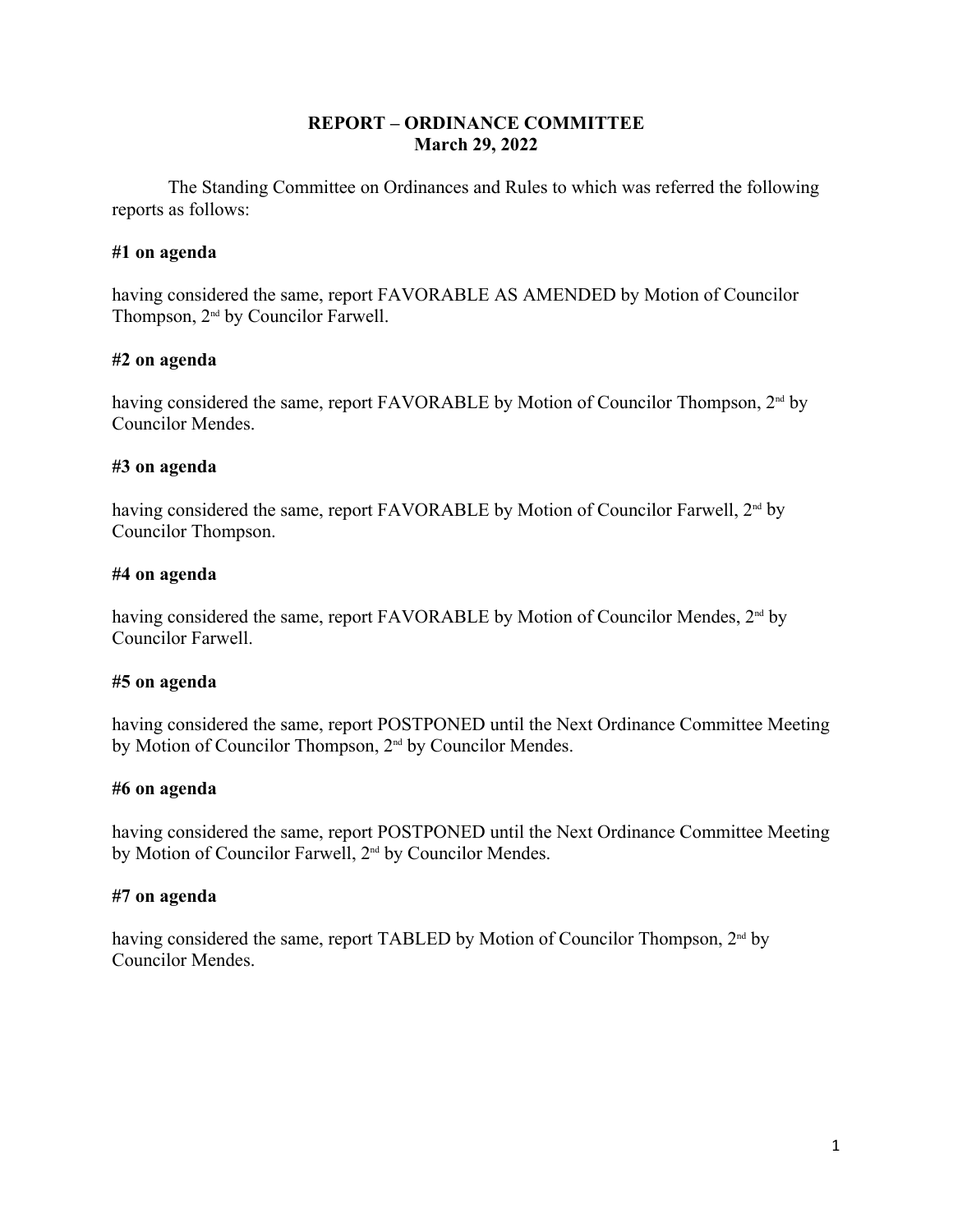## **MINUTES – ORDINANCE COMMITTEE March 29, 2022**

The Standing Committee on Ordinances and Rules was called to order at 6:04 p.m. by Councilor Asack with Councilors Asack, Farwell, Mendes, Minichiello and Thompson present.

Agenda read into the record.

The Committee first considered the following:

### **#1 on agenda**

Comments by Councilor Asack (\$300 on chart)

Comments by Cynthia Scrivani, Executive Director of Elections Commission (supports this, higher than other communities)

Comments by Councilor Asack (partial hours to be stricken)

- Comments by Councilor Thompson (typical hours per day? Payments previously?)
- Comments by Cynthia Scrivani, Executive Director of Elections Commission (15hrs average, 6am-9pm, may be more for presidential election, \$150 for poll workers right now, and \$200 for wardens/clerks, hourly rate would be over \$500, civic duty to be involved, already the highest paid community, may be able to draw quality workers, have not paid the hourly rate yet, pricey for the City)

Comments by Councilor Thompson (pro rate? \$300 for 15 hour day?)

Comments by Cynthia Scrivani, Executive Director of Elections Commission (correct, may take longer)

Comments by Councilor Asack (past practice)

Comments by Cynthia Scrivani, Executive Director of Elections Commission (20 years has been paid on a daily rate, partial hours for emergency circumstances)

Comments by Councilor Thompson (wants to make sure ordinance allows for partial payments when needed, questions that the amount in the ordinance will allow for)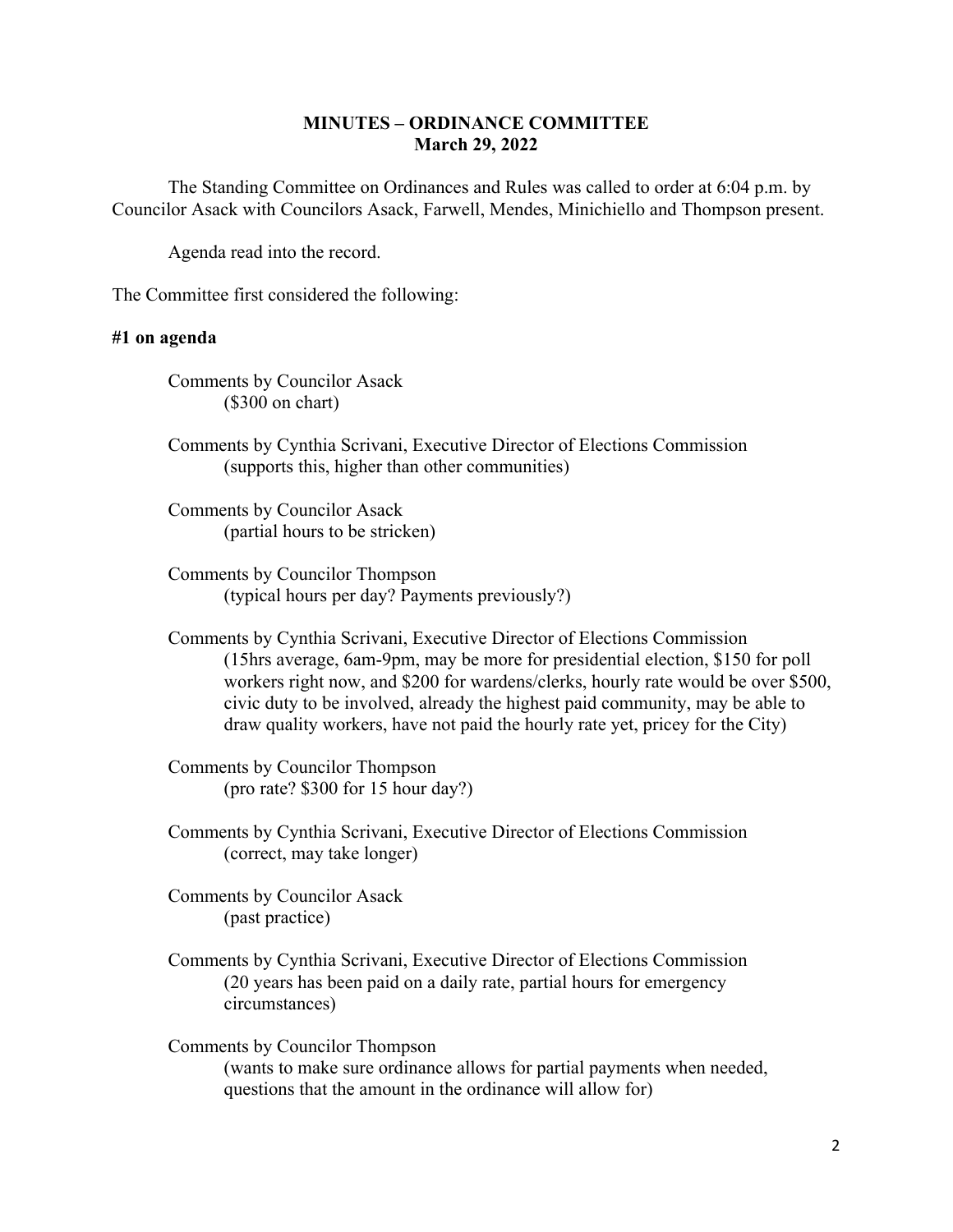#### Comments by Councilor Farwell

(passed in December, wrote in an hourly rate, worried about not having enough poll workers, worried about those who worked partial hours and could pay them on an hourly basis, 2 elections per year, red herring to account for poll workers 2 days a year, instances where a poll opened late, mechanism to have more poll workers, pick and choose those who work the entire day, likes accounting on an hourly basis, mathematically way, who is "we" on wanting to change this?)

- Comments by Cynthia Scrivani, Executive Director of Elections Commission (she thought it was an awful lot of money, over 300 people, need at least 190 during an election, lucky to have 190 go to work, would need 380 people for a half-day option, not oppose to an hourly rate and oppose to the amount they were making per day)
- Comments by Councilor Farwell (Mayor approved, Council approved, CFO approved)
- Comments by Cynthia Scrivani, Executive Director of Elections Commission (didn't know about the raise, was never called, does not watch these meetings)

# Comments by Councilor Asack

(works elections, brought it up herself during the ordinance committee meeting, poll workers are trained for an election day, not practical to have someone come in for partial hours, can't be swearing people in at different times of the day, accountability, training, worked polls for 20 years, thinks \$28-\$35 per hour is too much)

Comments by Councilor Farwell

(was not aware she was not informed of the change, focus on election, hourly rate consideration, broad of pool to train and swear in, wardens to keep track of workers and hours, does not see this as overly burdensome, bothered that the ordinance process was followed and no push back from the Mayor, we just passed this in December)

- Comments by Councilor Mendes (confused by this Amendment, question about the original)
- Comments by Cynthia Scrivani, Executive Director of Elections Commission (poll workers \$150, wardens \$200, other communities pay by day, Boston just went up to \$200, already one of the highest paid community)

Comments by Councilor Mendes (never invited during the ordinance review? Process was not appropriate)

Comments by Cynthia Scrivani, Executive Director of Elections Commission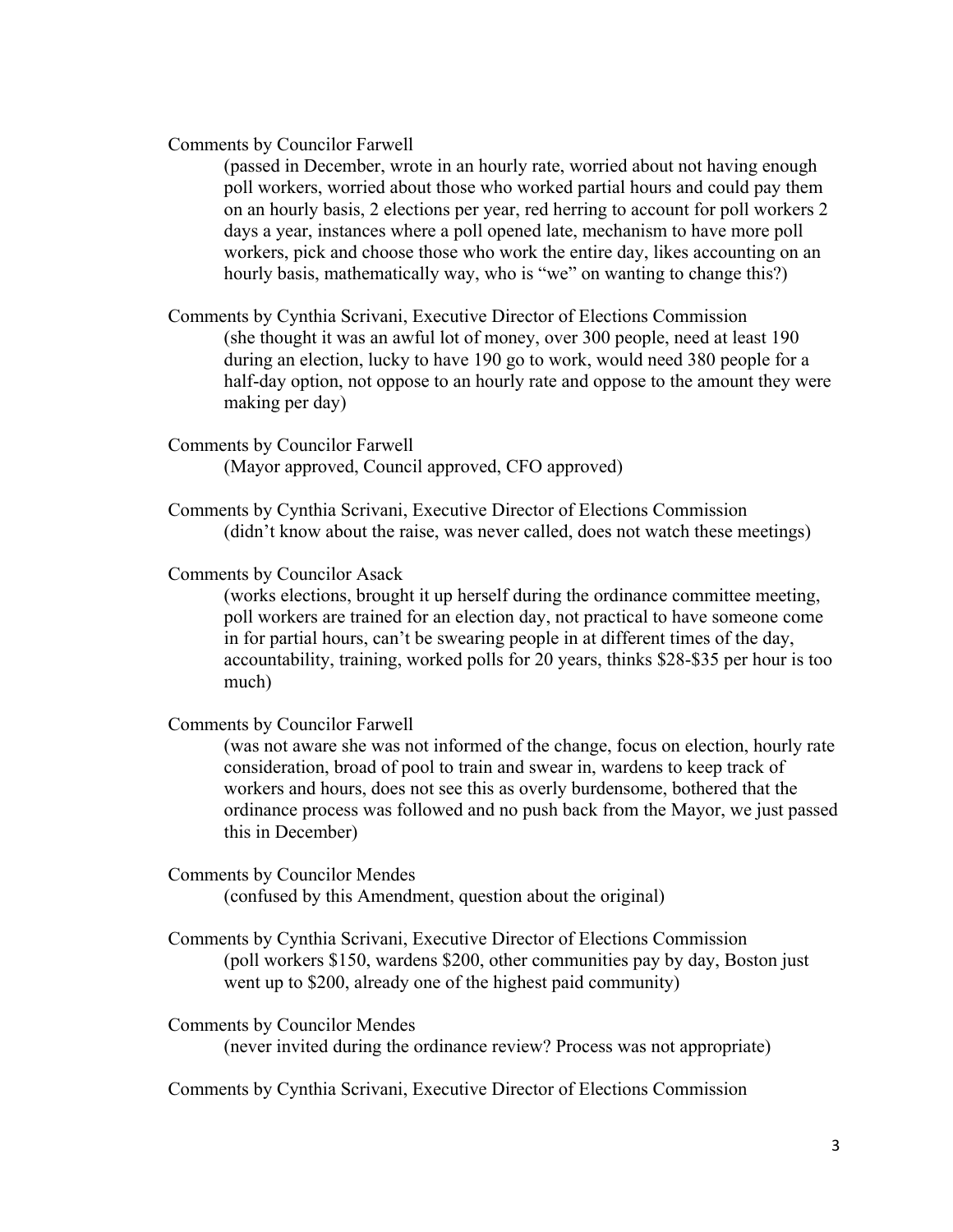(no, the hourly rate would be more than her staff makes)

Comments by Councilor Minichiello

(coverage, need a rate that will attract workers, personnel problem in Ward 3, lots of polling places in the City)

Comments by Cynthia Scrivani, Executive Director of Elections Commission (Warden called in sick, Clerk steps up but the Clerk sat on his hands, opened late, usually always have enough personnel, a little tough during Covid, trying to reach out to younger community, College aged kids, not oppose to paying \$17hrs for poll workers, hourly rate for wardens, oppose to overpaying them)

Comments by Councilor Thompson

(wants to get the ordinances right, comps help give us a better perspective, interested in Boston's numbers, Springfield? Attraction of \$250 per day, hourly increments?)

- Comments by Cynthia Scrivani, Executive Director of Elections Commission (we were at the previous rate one of the highest, everybody else was less, \$175- \$150)
- Comments by Councilor Thompson (re hourly rates)
- Comments by Cynthia Scrivani, Executive Director of Elections Commission (21 years has always been a flat rate, an easier payroll)

Comments by Councilor Thompson (slipped through the cracks, might not have been wise enough to bring elections commission in to speak on the rate, want to be competitive but not a windfall)

Comments by Councilor Farwell (questions CFO re prior discussion on poll workers pay?)

Comments by Troy Clarkson, CFO (no, still putting together a transfer order that did not have enough funds to cover the ordinance change)

- Comments by Councilor Farwell (Boston pay? Ought to identify an hourly wage)
- Comments by Councilor Asack (issue when someone leaves, need full day workers)

Comments by Councilor Farwell (we should specify an hour and a certain number of hours to work)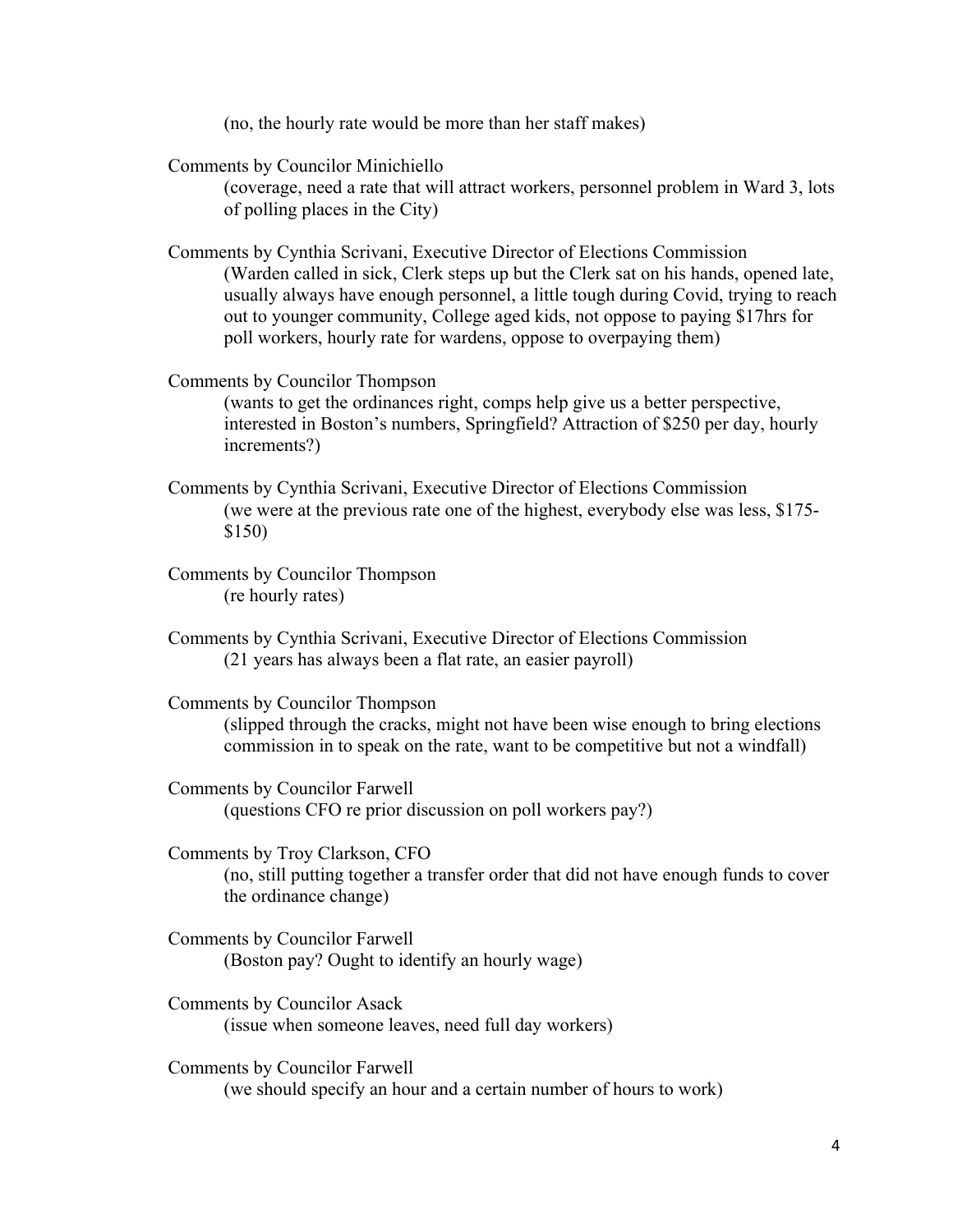- Comments by Cynthia Scrivani, Executive Director of Elections Commission (difficult if a person signs up to only work half a day)
- Comments by Councilor Asack (has been a flat rate for years, very rare for something to happen)
- Comments by Councilor Farwell (we can find a better way)
- Comments by Councilor Minichiello (making sure we have enough people to fill the roll, hourly wage gives more options)
- Comments by Cynthia Scrivani, Executive Director of Elections Commission (need to be old enough to pre-register, so 16, we use high school students for November election, started off as a volunteer position)
- Comments by Councilor Asack
	- (her kids have participated, we are using students, what is appealing is the lump sum)
- Comments by Councilor Mendes

(hourly rate, lunch hour? Book keeping? Keep it simple, incentive because paying more)

Comments by Councilor Thompson

(sounds like she would like to advertise it as a flat rate so people don't assume an hourly rate and so they don't assume they work for the City of Brockton)

Comments by Councilor Nicastro

(served on Ordinance Committee last year, broad brush, great deal of work, this was a small potato, department head salary rises, compromise made that did not reflect all their hard work, didn't agree with the number, this number is too high for election workers, defers to Mrs. Scrivani and Councilor Asack, called 7-8 communities, spoke to City Clerks to find out what their workers make, number here is realistic and fair, need to take different approach in encouraging people to commit to public service, thinks hourly rate can be confusing to people who think they can go in for a few hours, nature of the job, language challenges, list the flat rate, need people there the whole day, need to be in line with other cities)

Comments by Councilor Farwell

(wants to advertise per day, bookkeeping for hourly rate, does not want to leave something to interpretation)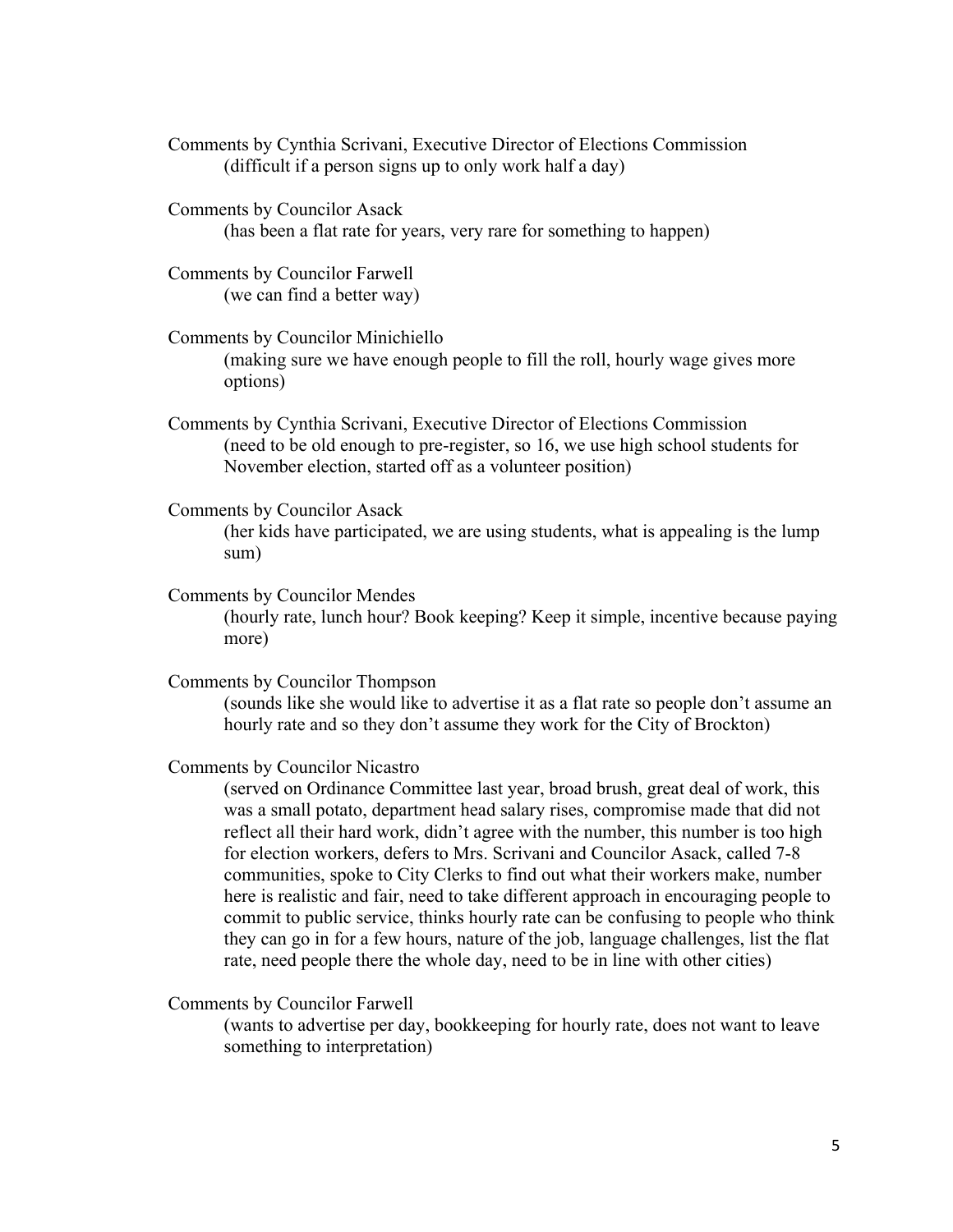Motion to AMEND by Councilor Thompson to correct flat rate to \$300 for Elections Wardens and to insert "Partial Hours payable at Direction of Elections Commission" in Misc. for EL0W and EL-2, 2nd by Councilor Minichiello

Motion to recommend FAVORABLE AS AMENDED by Councilor Thompson,  $2<sup>nd</sup>$  by Councilor Farwell. Motion carried unanimously.

Next the Committee considered the following:

### **#2 on agenda**

Comments by Kevin Galligan

(meetings started at 7pm, many nights they went past 11pm, 12am, one time a 2am, might move lengthy meetings to be 2 meetings, not start cases after 11pm, vote taken after hearing, if they started at 6pm would make the nights not at long, meetings at 6pm worked)

Comments by Councilor Asack (compliments the way meetings are run)

Comments by Councilor Thompson

(thanks Mr. Galligan for his service, Councilor Thompson had served on the Board previously, 6pm is appreciated by Board members and participants)

Comments by Kevin Galligan (if person couldn't be there at 6pm, it was postponed to later in the night)

Motion to report FAVORABLE by Councilor Thompson, 2<sup>nd</sup> by Councilor Mendes. Motion carried unanimously.

Next the Committee considered the following:

## **#3 on agenda**

Public Hearing Opened

#### IN FAVOR

Comments by Councilor Asack (recreational hours extended, two medicinal sites)

#### IN OPPOSITION

(None present)

Hearing Closed.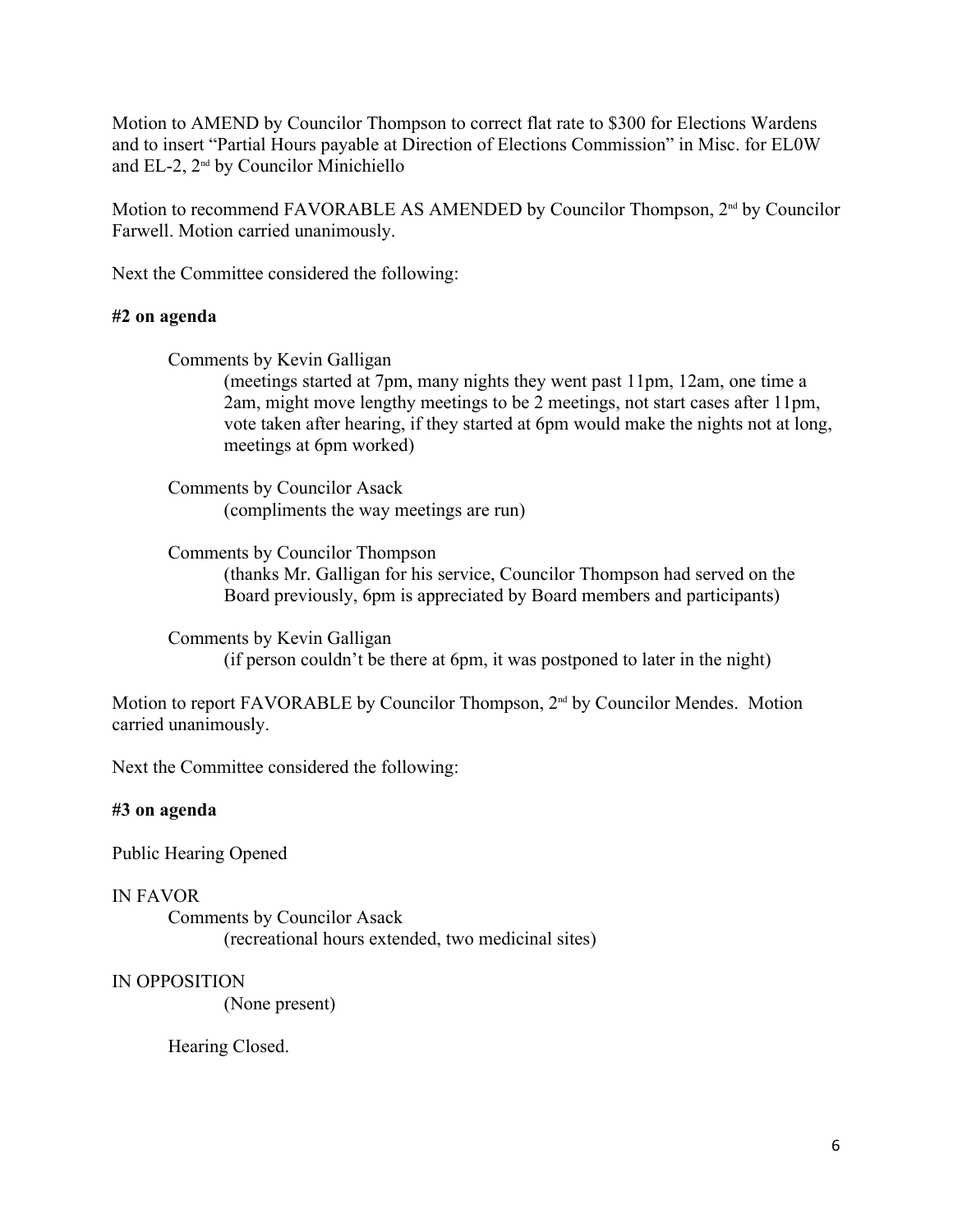Motion to recommend FAVORABLE by Motion of Councilor Farwell,  $2<sup>nd</sup>$  by Councilor Thomson. Motion carried unanimously.

Next the Committee considered the following:

### **#4 on agenda**

Comments by City Solicitor Megan Bridges (conversions with Councilor Lally and Attorney Resnick, City Ordinance as it exists as it attempts to regulate and enforce is unconstitutional as written, not regulating the content of the speech and need to have it tailored to the nature, need to look for content neutral regulations)

Comments by Councilor Thompson (are we working on one?)

Comments by City Solicitor Megan Bridges

(Florida is working on one, opens up enforcement issue, no difference between those who solicit for donation and those who solicit for personal need, solicitation is protected by  $1<sup>st</sup>$  amendment)

Comments by Councilor Thompson (re SJC decision)

Comments by Councilor Thompson (re police department enforcement?)

Comments by City Solicitor Megan Bridges (they can't even tell people to move on)

Comments by Councilor Minichiello (hazardous condition with panhandling, busy intersections, in cars, safety concern)

Comments by Councilor Mendes (already ruled in unconstitutional, cannot continue to criminalize the poor, has an article to read on the SJC decision, civil rights and civil liberties)

Comments by City Solicitor Megan Bridges (exposing the City to liability, further work to be done, happy to do that)

Comments by Councilor Minichiello (understand content based decision of court, no problem repealing this, but creating hazardous conditions is a separate set of facts to be discussed later on)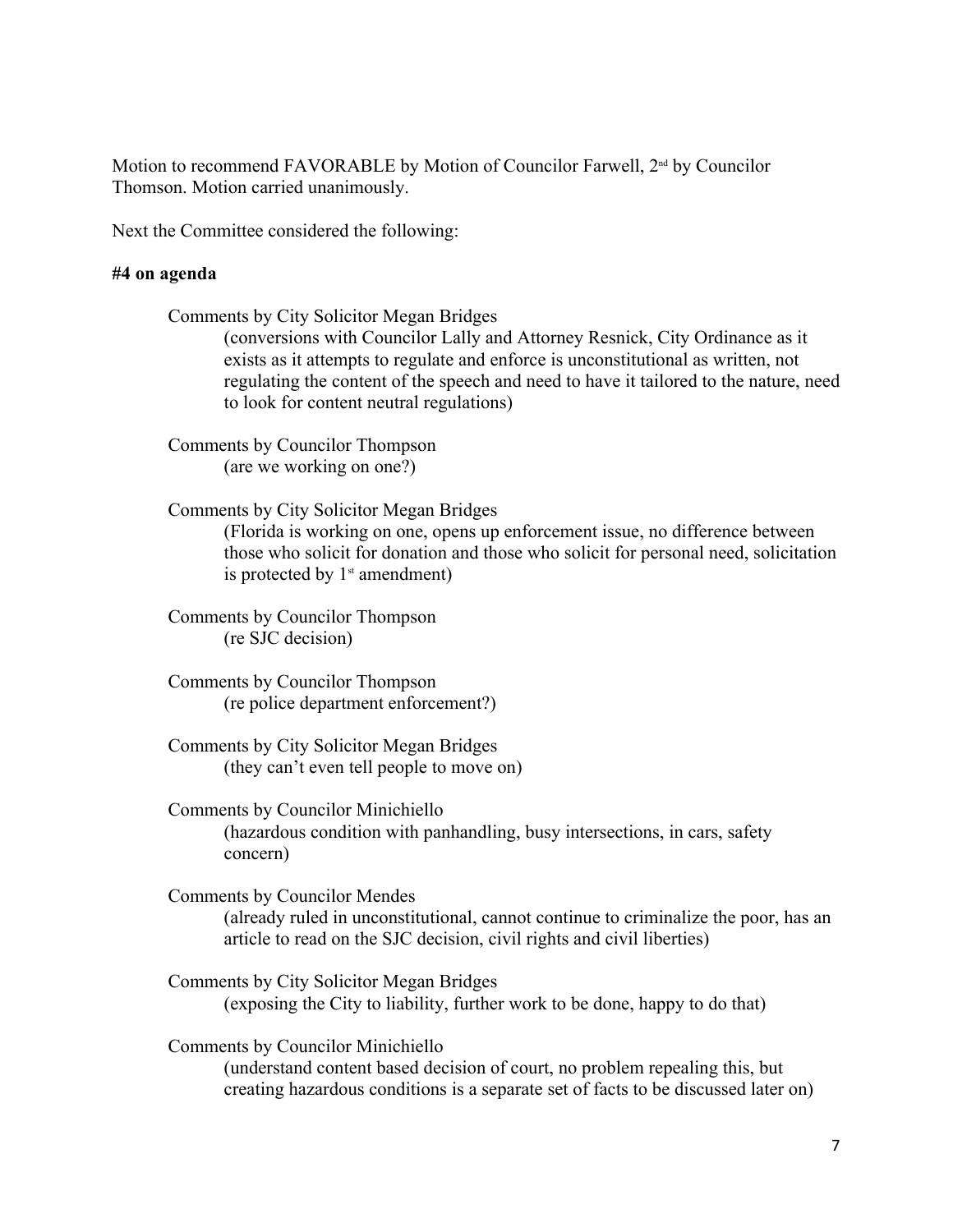Comments by Councilor Thompson (any current mechanisms?)

Comments by City Solicitor Megan Bridges (chapter 90 law as a fail-safe measure)

Comments by Councilor Asack (nuisance ordinance, vague, can be used for many things)

Motion to recommend FAVORABLE by Motion of Councilor Mendes,  $2<sup>nd</sup>$  by Councilor Farwell. Motion carried unanimously.

Next the Committee considered the following:

## **#5 on agenda**

Public Hearing Opened

#### IN FAVOR

Comments by Councilor Thompson

(begin process of modernizing city ordinances, found through research that C-5 zone is not conducive to quality development, it is professional office space, under use and development due to limitations of current zone, industry attraction, Massachusetts is an area growing in the bio-tech, IT industries, Brockton needs to be on the forefront of attracting these industry, good paying job attraction in Brockton, research and development office or laboratory are mostly professional office space but need a laboratory space for on-site research and development, no greater than 25% of floor area, area for elderly to age in place, limited capacity in Brockton to downsize and remain in Brockton, effort to keep elderly in the City, higher density in a commercial zone, old R5 Sky View development, considering striking "f" from ordinance, C-5 does allow for nursing homes, medical facility, assisted care senior residential is similar to nursing home use, current C-5 zones are under developed)

Comments by Rob May, Executive Director of Planning and Economic Development (C-5 is restrictive district, bulk requirements, C-5 has minimum lot size, setbacks, also has a floor area ratio of .5, 4 stories, nursing homes, adult day care, are by right uses, special permitted uses include hotels, payphones, and tattoo parlors, limited number of uses, business incubator are commercial office operations, nursing homes seems natural to include assisted living facility, agricultural greenhouse is new one, developer for downtown, produce growing, would be nice for other areas, commercial tax rate, produce jobs, business incubator has multiple tenants that work with a professional that help them, see line item that allows for it)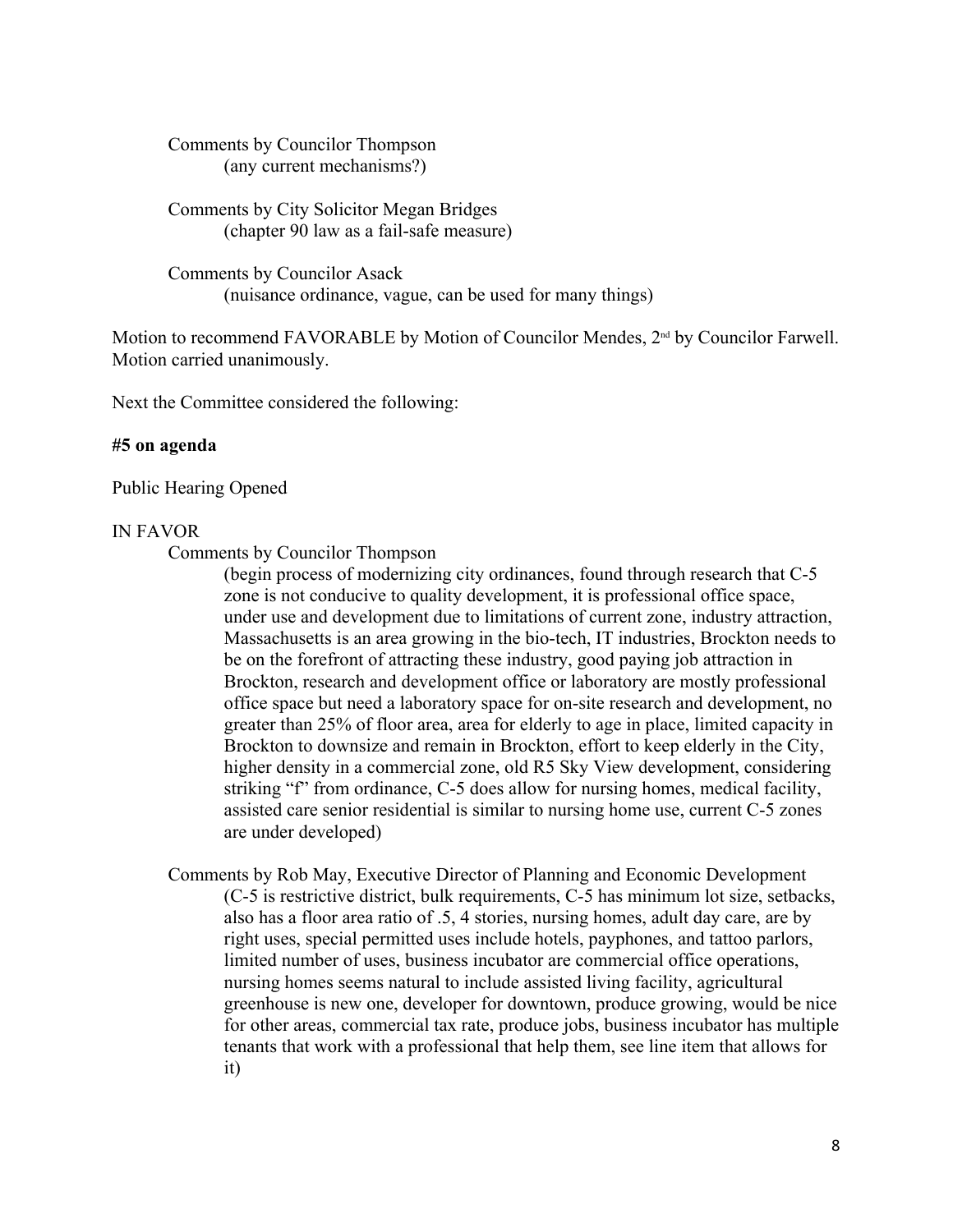Comments by Councilor Minichiello (definition for business incubator, same for agricultural greenhouse)

Comments by Councilor Thompson (wanted to make it clear that we are bringing business into Brockton)

Comments by Rob May, Executive Director of Planning and Economic Development (does not include marijuana)

- Comments by Councilor Asack (better to define, need to be as detailed as we can)
- Comments by Councilor Minichiello (excellent idea, need to understand the definitions)

Comments by Councilor Thompson (will work on that)

Comments by Councilor Mendes (greenhouse retail? Open to the public, high rise?)

- Comments by Rob May, Executive Director of Planning and Economic Development (no retail, traffic needs to be avoided, wholesale distribution, max building height is 4 floors for 55 feet, not a high rise, bulk floor area ratio)
- Comments by Councilor Thompson (need for senior living options in the City)
- Comments by Councilor Farwell (greenhouse business downtown?)
- Comments by Rob May, Executive Director of Planning and Economic Development (40R district, much larger mixed use development)
- Comments by Councilor Farwell (study on C-5 district? Survey, data)
- Comments by Rob May, Executive Director of Planning and Economic Development (not based on a study, but obvious looking at vacant sites in C-5, need something done to for redevelopment)

Comments by Councilor Farwell (re 16 opportunities in C-2, and C-5 have very few, should we include more principal permitted uses from C-2 to add to add more business)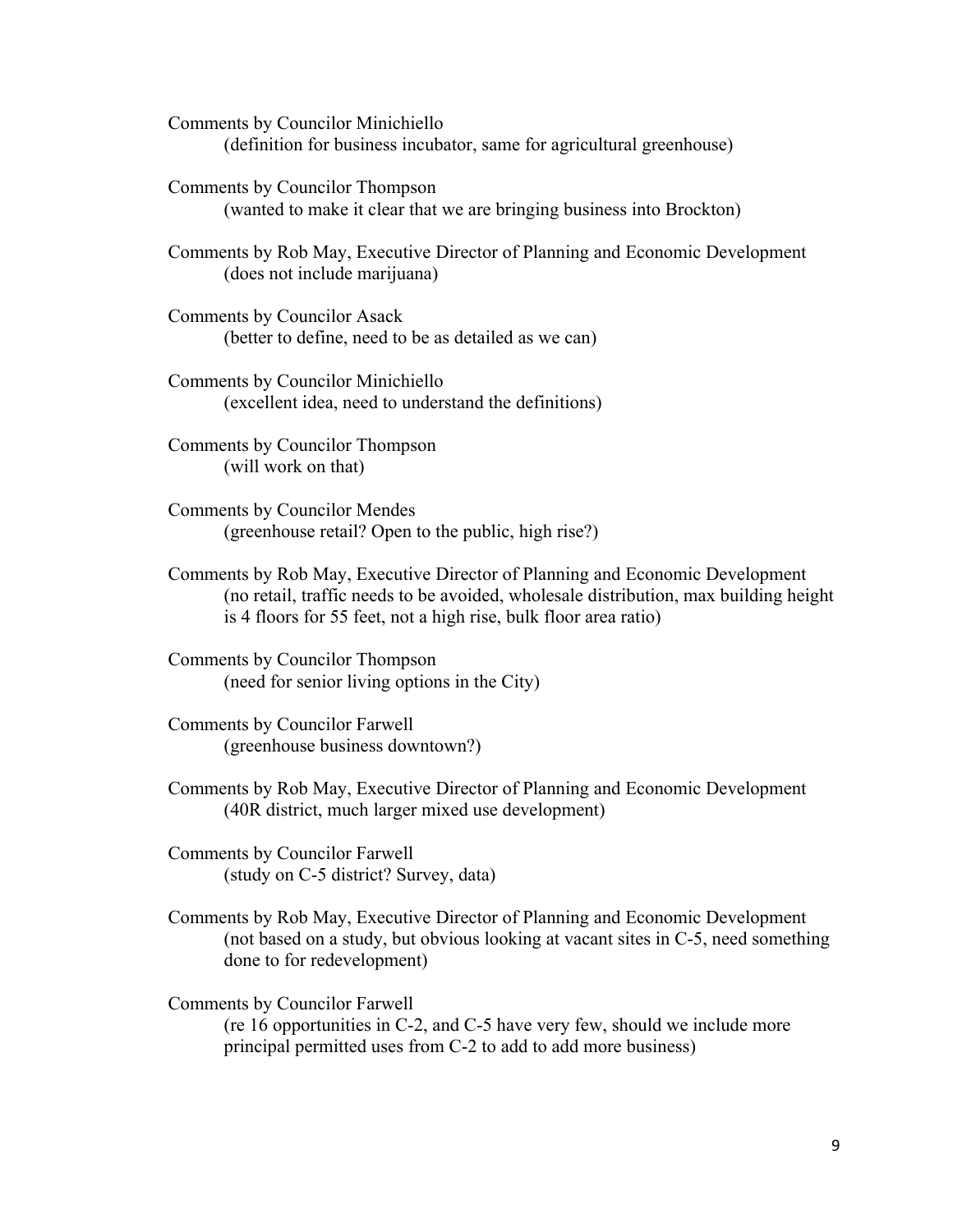Comments by Councilor Thompson

(professional office flavor, not retail, quieter area, do not want to subject to higher traffic use, other restrictions for C-5 like set-backs, etc.)

Comments by Councilor Farwell (wants to go slowly for the public)

Comments by Councilor Thompson

(starting the conversation to make this a profitable zone for the city, interested in a postponement, wholesale reviewing of zoning needed)

Comments by Councilor Farwell (funding for study?)

Comments by Rob May, Executive Director of Planning and Economic Development (desperate need for zoning overhaul, agreed with Councilor Farwell)

## IN OPPOSITION

Comments by Stephen Kelley, 45 Stonehill Street, Brockton (C-5 near his lot, opposes residential use, not appropriate, need to spell out agricultural, it's a professional type, zoning was in place, bought in this area, keeping assisting living)

Comments by Councilor Thompson (nursing home already allowed, assisted care senior residential defined by state)

Comments by Stephen Kelley (needs to be defined)

Comments by Councilor D'Agostino

(heard from constituents, appreciates taking out independent senior residential, issue for some with assisted care senior residential, only 10 C-5 zones in the City, glad there will be a postponement, needs more definition, consider an overlay, need wholesale review of zones, instead of parts of the picture, several residents that reached out, clear definitions will help)

Comments by Councilor Minichiello (no problem providing definition, need to look at definition)

Comments by Councilor Asack (who else do we need to invite to the next meeting)

Comments by Councilor Farwell (updated study, report is 3 years old, funding needed)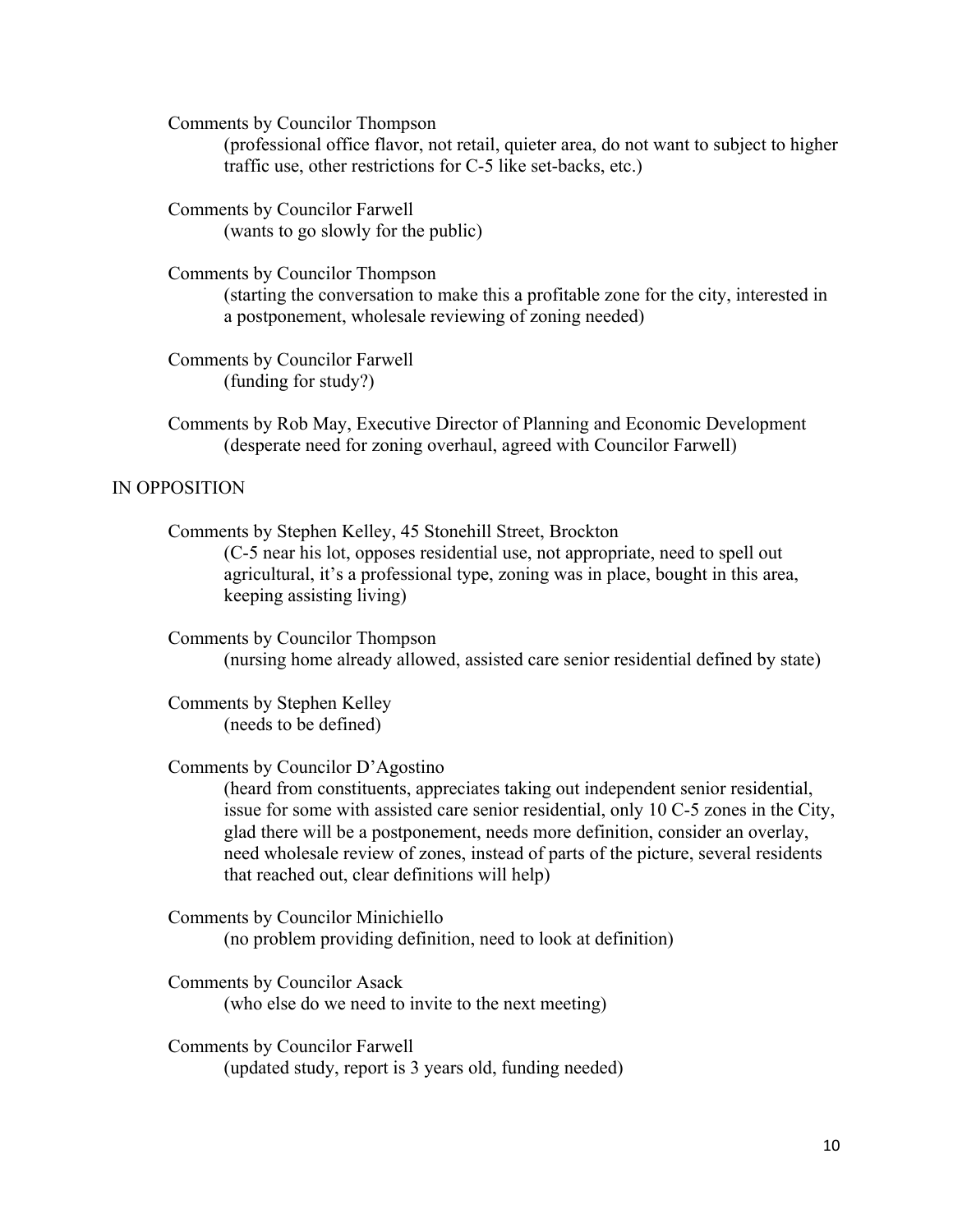Motion to report POSTPONED until the next Ordinance Committee Meeting by Motion of Councilor Thompson, 2nd by Councilor Mendes. Motion carried unanimously.

Next the Committee considered the following:

#### **#6 on agenda**

Public Hearing Opened

### IN FAVOR

Comments by Councilor Thompson

(Cristos Lots, most important development in the City, important to get the plan right, use studies conducted to determine how to properly develop location to determine its best use, all studies agree to keep this a commercial site, but the studies show that there is little demand for the C-2 uses or general office space, retail has taken a hit, Amazon has taken traffic away from retail sites, much more cost effective to move into existing retail property, too far from the highway, brought to constituents in September 2021, feedback was clear, very little appetite for high density residential, listened and went back to the drawing board, modernized C-5 zone would work well here, map of lot, all to be re-zoned as C-5, prime commercial real estate along route 27, gateway to east side, property is owned by the state, legislation to dispose of the land, direct the proceeds to Massasoit, need to act, overlay district would need the zone developed first)

Comments by Rob May, Executive Director of Planning and Economic Development (have been looking at the property for years, studies performed, C-2 is a general commercial district, more professional office aimed at technology, overlay is not a guarantee, base zone or overlay district, could still develop the C-2 uses that community did not want there)

Comments by Councilor Mendes (likes this map without the residential building, should we postpone because we did that on the prior item)

Comments by Councilor Thompson (would seek to postpone as well)

Comments by Councilor Farwell (agrees this is prime area, Councilor-at-Larges should meet to discuss, suggestion of international market place, successful in other communities)

Comments by Councilor Thompson (we can't control what gets built there, only the zone)

Comments by Councilor Asack (any existing commercial?)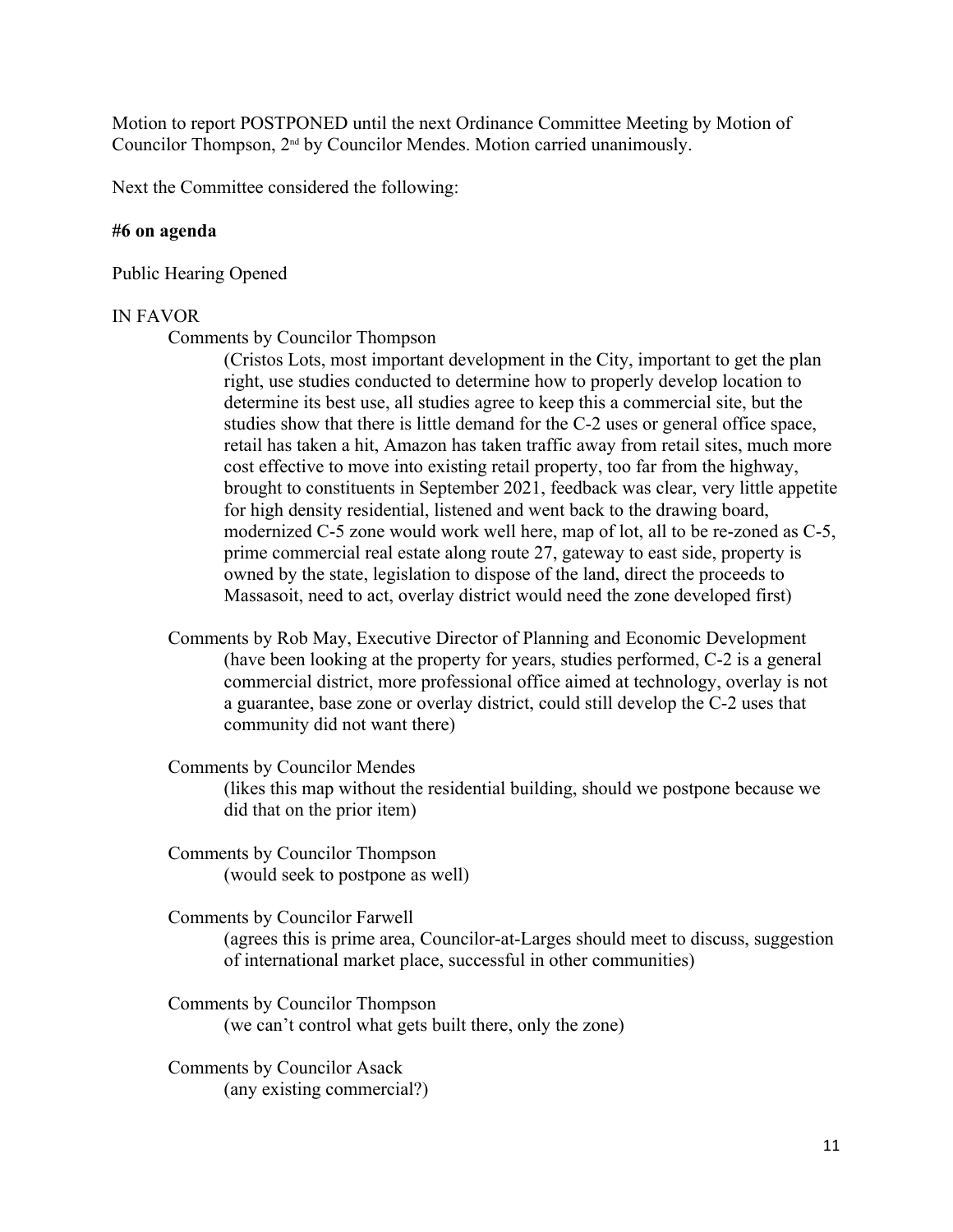Comments by Rob May, Executive Director of Planning and Economic Development (just the state lots)

- Comments by Councilor Thompson (conference center, old theatre, parking area, 6.3 acres)
- Comments by Councilor Asack (tax difference?)
- Comments by Rob May, Executive Director of Planning and Economic Development (same)

## NO OPPOSITION

Comments by Councilor Thompson (will hold a community meeting, planning board will be holding a zoning meeting, in the newspaper)

Motion to report POSTPONED until the next Ordinance Committee Meeting by Motion of Councilor Farwell, 2<sup>nd</sup> by Councilor Mendes. Motion carried unanimously.

Next the Committee considered the following:

#### **#7 on agenda**

Comments by Councilor Farwell

(was going to file this last year but it was an election year and did not want this to be viewed as collecting votes, this is a reflection on being here for the people that got hit hard due to Covid, economic impact, rising gas and heating oil, not suggestion a rebate that we are going to change their life but hopes it's a small reflection of the human element of government, family budget, ARPA funds, how can we help the average person in Brockton, 23,000 plus bills, not all are business, this would cost the city about \$5 million, ARPA funds were used as stipends and in collective bargaining, \$3.6 million)

Comment by Councilor Asack

(asked why this was an ordinance as opposed to an order)

Comments by Troy Clark, Chief Financial Officer

(could cost over \$5.5 million dollars, judgment, is the expenditure of these funds conducted as a rebate or an investment in the infrastructure, will be appearing before the Council next week on ARPA funding projects)

Comments by Councilor Minichiello

(does this apply just to single family?)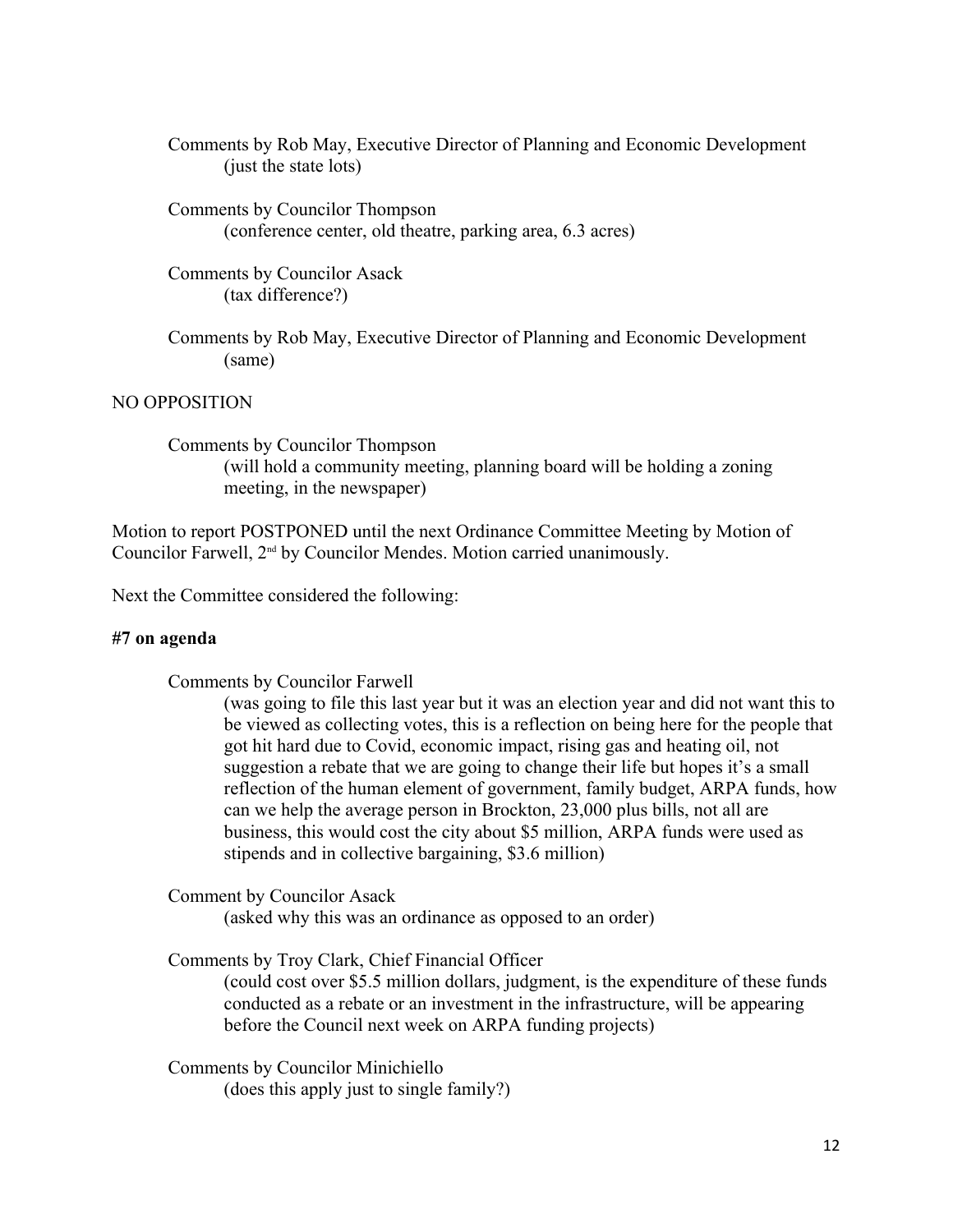Comments by Troy Clarkson, Chief Financial Officer (depends on intent of the ordinance)

Comments by Councilor Minichiello (ownership of property)

Comments by Councilor Farwell (mailed to an address that is in Brockton and receiving service at the address)

Comments by Councilor Minichiello (funds remain with ARPA funds for use toward infrastructure)

Comments by Troy Clarkson, Chief Financial Officer

(yes, water and sewer needs, orders forthcoming, need to replace water and sewer pipes, some are over 100 years old, modernize waste water treatment at about \$30 million, federal assistance but commitment needed from the City, related road work)

Comments by Councilor Thompson

(hard time taking money from an account to address critical infrastructure needs, Ward 5 is lined with 100s old pipes, what's more valuable, a one-time payment that is admittedly insubstantial or water pipe and road repairs, is this an ARPA eligible expense?)

Comments by Troy Clarkson, Chief Financial Officer (believes yes, but depends on how you word it, appropriateness for the council to decide, not a binary choice, discussion on best use of public funds, policy debate)

Comments by Councilor Thompson (\$5million to \$6million is about a 1/3 of ARPA funds, significant to type of projects we are trying to accomplish)

Comments by Troy Clarkson, Chief Financial Officer (repairs to city hall, senior center, war memorial, parks and playground, hoping for a total of \$50 million, had about \$300 million in requests, many detailed discussions are forth coming)

- Comments by Councilor Thompson (interested in hearing from the DPW Commissioner)
- Comments by Councilor Asack (would request him to attend future discussions)